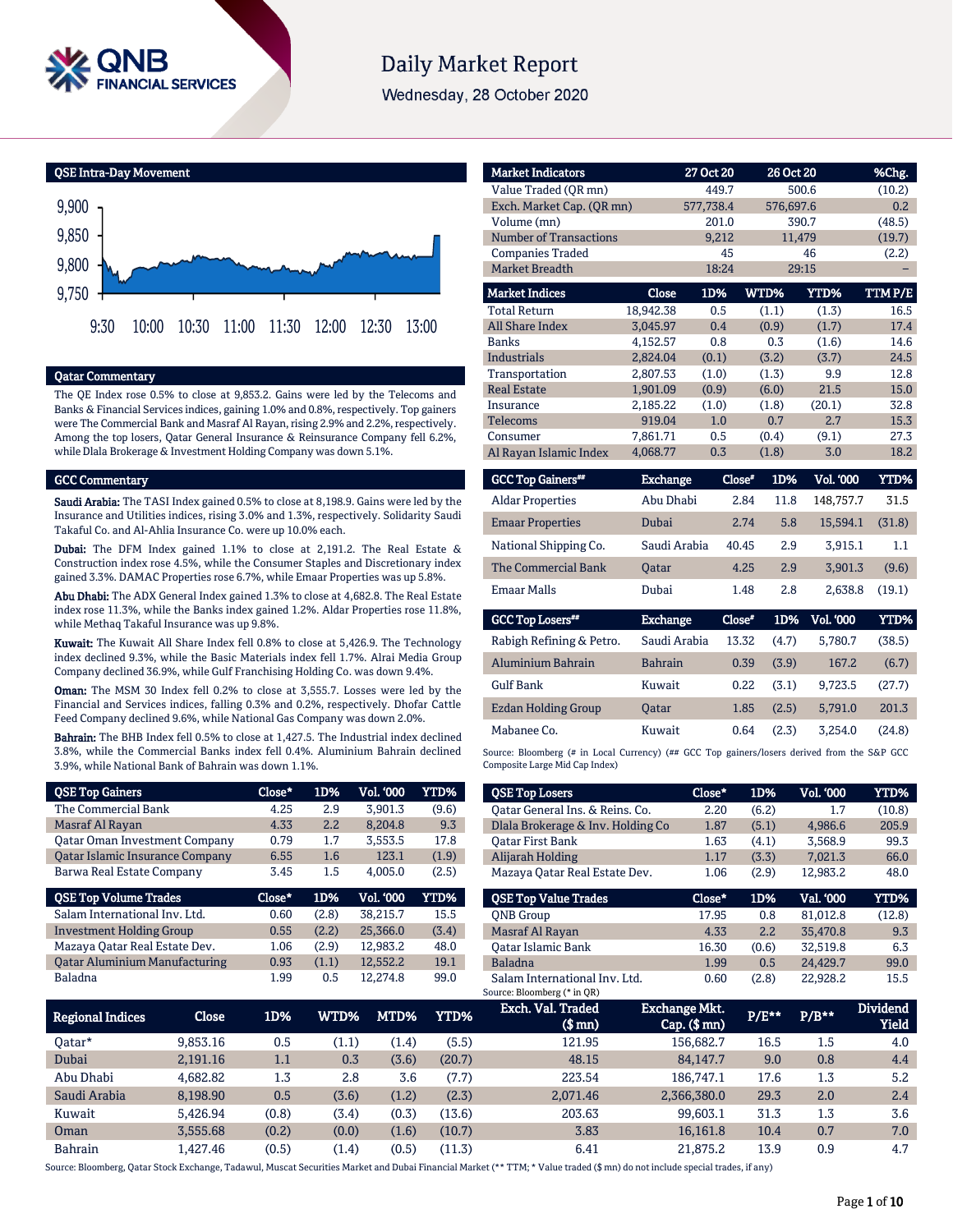### Qatar Market Commentary

- The QE Index rose 0.5% to close at 9,853.2. The Telecoms and Banks & Financial Services indices led the gains. The index rose on the back of buying support from Foreign shareholders despite selling pressure from Qatari, GCC and Arab shareholders.
- The Commercial Bank and Masraf Al Rayan were the top gainers, rising 2.9% and 2.2%, respectively. Among the top losers, Qatar General Insurance & Reinsurance Company fell 6.2%, while Dlala Brokerage & Investment Holding Company was down 5.1%.
- Volume of shares traded on Tuesday fell by 48.5% to 201.0mn from 390.7mn on Monday. Further, as compared to the 30-day moving average of 317.7mn, volume for the day was 36.7% lower. Salam International Investment Limited and Investment Holding Group were the most active stocks, contributing 19.0% and 12.6% to the total volume, respectively.

| <b>Overall Activity</b>        | Buy %*   | Sell %* | Net (QR)        |
|--------------------------------|----------|---------|-----------------|
| Qatari Individuals             | 28.88%   | 37.03%  | (36,662,147.6)  |
| <b>Oatari Institutions</b>     | 17.06%   | 15.28%  | 8,005,461.4     |
| Qatari                         | 45.94%   | 52.32%  | (28,656,686.2)  |
| <b>GCC Individuals</b>         | 0.89%    | 0.76%   | 609,112.8       |
| <b>GCC</b> Institutions        | 1.25%    | 2.09%   | (3,763,781.3)   |
| <b>GCC</b>                     | 2.14%    | 2.84%   | (3, 154, 668.5) |
| Arab Individuals               | 10.18%   | 10.19%  | (65,650.5)      |
| <b>Arab Institutions</b>       | $0.00\%$ |         | 6,578.0         |
| Arab                           | 10.18%   | 10.19%  | (59,072.5)      |
| <b>Foreigners Individuals</b>  | 3.38%    | 4.08%   | (3, 164, 348.4) |
| <b>Foreigners Institutions</b> | 38.36%   | 30.57%  | 35,034,775.6    |
| <b>Foreigners</b>              | 41.74%   | 34.65%  | 31,870,427.2    |

Source: Qatar Stock Exchange (\*as a % of traded value)

## Earnings Releases, Global Economic Data and Earnings Calendar

#### Earnings Releases

| <b>Company</b>                     | <b>Market</b> | <b>Currency</b> | Revenue (mn)<br>302020 | % Change<br>YoY | <b>Operating Profit</b><br>(mn) 3Q2020 | % Change<br>YoY | <b>Net Profit</b><br>(mn) 3Q2020 | % Change<br>YoY |
|------------------------------------|---------------|-----------------|------------------------|-----------------|----------------------------------------|-----------------|----------------------------------|-----------------|
| Electrical Industries Co.          | Saudi Arabia  | <b>SR</b>       | 148.1                  | 11.5%           | 24.8                                   | 12.6%           | 10.6                             | 115.6%          |
| Halwani Bros. Co.                  | Saudi Arabia  | <b>SR</b>       | 256.2                  | 15.8%           | 35.8                                   | 302.2%          | 25.0                             | N/A             |
| Arabian Cement Co.                 | Saudi Arabia  | <b>SR</b>       | 237.0                  | 22.5%           | 89.4                                   | 11.2%           | 78.9                             | 30.2%           |
| Eastern Province Cement Co.        | Saudi Arabia  | <b>SR</b>       | 159.0                  | $-8.6%$         | 40.0                                   | 8.1%            | 43.0                             | 19.4%           |
| Rabigh Refining and Petrochem. Co. | Saudi Arabia  | <b>SR</b>       | 7,052.0                | $-19.3%$        | (288.0)                                | N/A             | (610.0)                          | N/A             |
| Saudi Industrial Development Co.   | Saudi Arabia  | <b>SR</b>       | 39.7                   | $-13.7%$        | (2.2)                                  | N/A             | 5.1                              | N/A             |
| Walaa Cooperative Insurance Co.    | Saudi Arabia  | <b>SR</b>       | 412.6                  | 45.9%           |                                        |                 | 4.6                              | 16.4%           |
| Dubai Financial Market             | Dubai         | <b>AED</b>      | 90.4                   | 11.9%           |                                        |                 | 41.1                             | 35.3%           |
| Ras Alkhaima National Insurance    | Abu Dhabi     | <b>AED</b>      | 143.0                  | $-7.7%$         |                                        | -               | 5.5                              | N/A             |
| Abu Dhabi Aviation Co.             | Abu Dhabi     | <b>AED</b>      | 301.8                  | $-45.2%$        |                                        |                 | 60.2                             | $-18.3%$        |

Source: Company data, DFM, ADX, MSM, TASI, BHB.

#### Global Economic Data

| <b>Date</b> | Market | Source <b>b</b>                         | Indicator.          | Period | Actual  | <b>Consensus</b>         | <b>Previous</b> |
|-------------|--------|-----------------------------------------|---------------------|--------|---------|--------------------------|-----------------|
| 10/27       | EU     | European Central Bank                   | M3 Money Supply YoY | Sep    | 10.4%   | 9.6%                     | 9.5%            |
| 10/27       | France | <b>INSEE National Statistics Office</b> | PPI MoM             | Sep    | 0.2%    | -                        | 0.1%            |
| 10/27       | France | <b>INSEE National Statistics Office</b> | <b>PPI YoY</b>      | Sep    | $-2.4%$ | $\overline{\phantom{0}}$ | $-2.5%$         |

Source: Bloomberg (s.a. = seasonally adjusted; n.s.a. = non-seasonally adjusted; w.d.a. = working day adjusted)

#### Earnings Calendar

| <b>Tickers</b> | <b>Company Name</b>                    | Date of reporting 3Q2020 results | No. of days remaining | <b>Status</b> |
|----------------|----------------------------------------|----------------------------------|-----------------------|---------------|
| <b>MRDS</b>    | Mazaya Qatar Real Estate Development   | 28-Oct-20                        | 0                     | Due           |
| <b>OOIS</b>    | <b>Qatar Oman Investment Company</b>   | 28-Oct-20                        | $\mathbf{0}$          | Due           |
| <b>MPHC</b>    | Mesaieed Petrochemical Holding Company | 28-Oct-20                        | 0                     | Due           |
| <b>SIIS</b>    | Salam International Investment Limited | 28-Oct-20                        | $\mathbf 0$           | Due           |
| <b>DOHI</b>    | Doha Insurance Group                   | 28-Oct-20                        | 0                     | Due           |
| <b>OFBO</b>    | <b>Oatar First Bank</b>                | 28-Oct-20                        | $\mathbf{0}$          | Due           |
| <b>MERS</b>    | Al Meera Consumer Goods Company        | 28-Oct-20                        | $\mathbf{0}$          | Due           |
| <b>ORDS</b>    | Ooredoo                                | 28-Oct-20                        | $\mathbf{0}$          | Due           |
| <b>UDCD</b>    | United Development Company             | 28-Oct-20                        | 0                     | Due           |
| <b>AHCS</b>    | <b>Aamal Company</b>                   | 28-Oct-20                        | $\mathbf 0$           | Due           |
| <b>GISS</b>    | <b>Gulf International Services</b>     | 29-Oct-20                        |                       | Due           |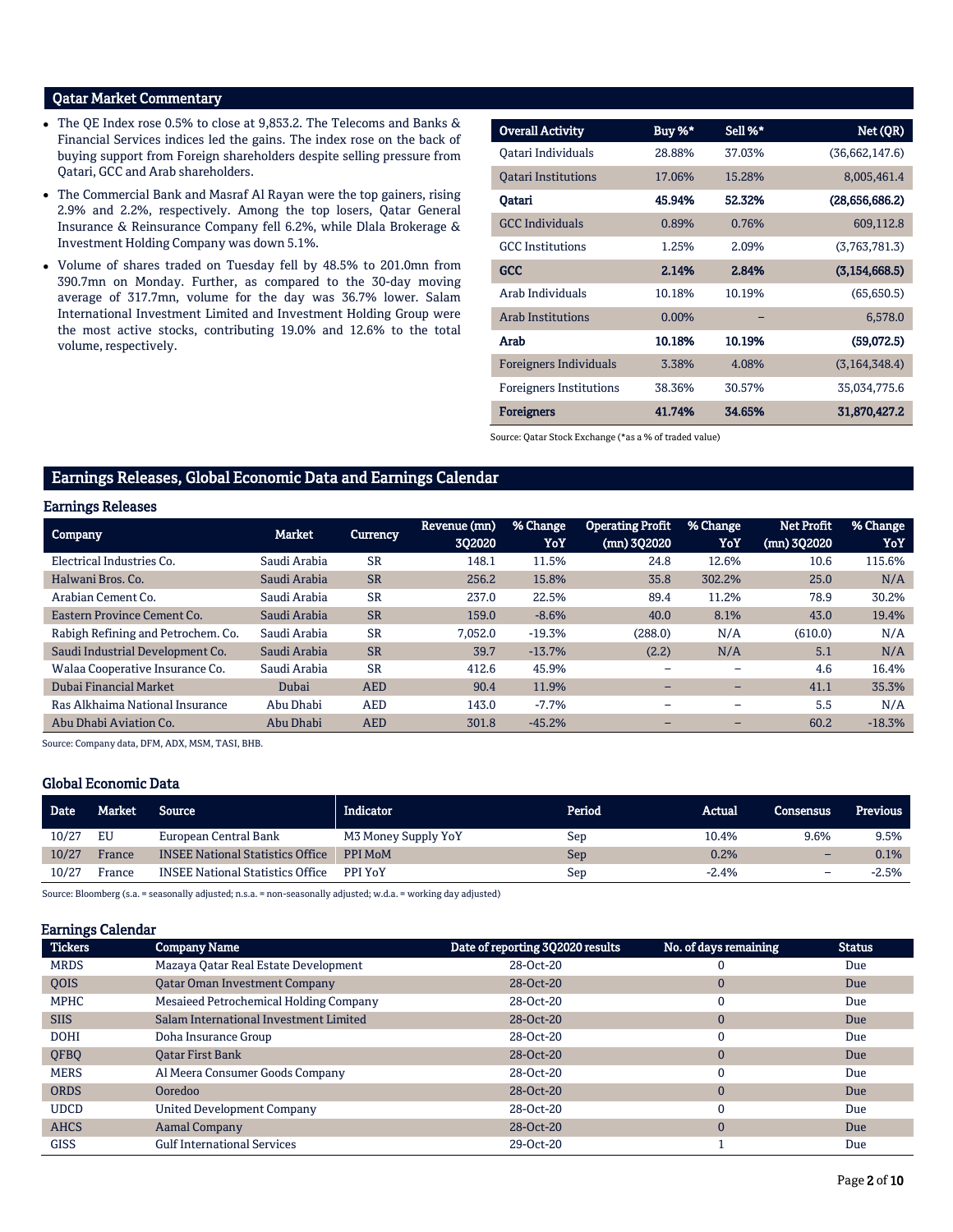#### Earnings Calendar

| <b>Tickers</b> | <b>Company Name</b>                  | Date of reporting 3Q2020 results | No. of days remaining | Status |
|----------------|--------------------------------------|----------------------------------|-----------------------|--------|
| <b>NLCS</b>    | Alijarah Holding                     | $29-0ct-20$                      |                       | Due    |
| ZHCD           | Zad Holding Company                  | 29-Oct-20                        |                       | Due    |
| <b>AKHI</b>    | Al Khaleej Takaful Insurance Company | $29-0ct-20$                      |                       | Due    |

Source: QSE

## News

Qatar

 IQCD net profit declined 19.2% YoY but rose 0.7% YoY on adjusted basis, ahead of our estimate –Industries Qatar's (IQCD) net profit declined 19.2% YoY (but rose 65.6% on QoQ basis) to QR466.0mn in 3Q2020. However, adjusted net profit (excluding one-offs such as impairment losses on property, plant, equipment and intangible asset) increased 0.7% YoY to QR580.8mn, which was 12.4% ahead of income expectations of QR516.7mn for 3Q2020. The company's Revenue came in at QR1,590.2mn in 3Q2020, which represents an increase of 13.2% YoY. However, on QoQ basis Revenue fell 34.3%. In 9M2020, IQCD posted net profit of QR951.3mn as compared to QR2,036.5mn in 9M2019. Reported EPS amounted to QR0.16 in 9M2020 as compared to QR0.34 in 9M2019. The Group revenue amounted to QR8.0bn (assuming proportionate consolidation), down by 21%, as compared to QR10.2bn for the same period last year. The Group recorded EPS of QR0.16 for the nine months period ended September 30, 2020, as compared to QR0.34 for the same period last year. In line with the requirements of IFRS, 25% of QAFCO's net profits for the nine months period ended September 30, 2020 have been reported directly as part of the Group's retained earnings, instead of reporting the same as part of Group's net profit (attributable to equity holders of the Parent) within the consolidated income statement. When considering the profitability of the Group including 25% of QAFCO's profits for the nine months period ended September 30, 2020, the net profit (normalized profits) for the period would reach to QR1.1bn, down by 48%, as compared to QR2.0bn for the same period last year. EBITDA for the period reached QR2.6bn, compared to QR3.2bn for the same period of last year. Year-to-date financial performance was impacted by several factors including the pandemic, weaker crude prices and a notable decline in product demand owing to weaker GDP growth, lack of infrastructure investments and subdued consumer & industrial participation. These adverse conditions directly translated into declining commodity prices, where blended selling prices declined by 10% versus last year, translating into a reduction of QR0.9bn inGroup's earnings (normalized). The major reduction was noted in the petrochemicals segment which accounted for QR0.6bn, while fertilizer segment accounted for QR0.3bn of the total reduction. Group sales volumes declined by 20% versus nine months period of 2019, driven by a combination of reasons including weaker demand, lower production on account of facilities' mothballing in the steel segment and periodic planned and unplanned maintenance. The decline in sales volumes was also attributed to a temporary sales & operating arrangement for QAFCO trains 1-4 until July 31, 2020, where sales volumes relating to QAFCO trains 1-4 were not recognized in the IQ

books. The temporary sales & operating arrangement has now been replaced with a unified Gas Sales and Purchase Agreement (GSPA) covering QAFCO trains 1-6 and Qatar Melamine Company (QMC) with Qatar Petroleum, effective from August 1, 2020. The new GSPA was part of a bundled deal, along with the acquisition of 25% stake in QAFCO. This new agreement will now allow IQ to recognize the sales volumes of QAFCO trains 1-4, going forward. The new GSPA is expected to bring additional financial benefits to the Group driven via improved profitability margins. The Group's profitability was also impacted due to booking of one-off impairment loss amounting to QR1.2bn recognized in relation to mothballing of certain Qatar Steel's production facilities and QR153mn of impairment loss booked in relation to QMC facilities, as the melamine prices continue to remain under pressure. These one-off impairment losses were partially offset by a fair value gain recognized amounting to QR1.2bn in relation to 75% stake in QAFCO, as the Group now controls the company. The original stake QAFCO (75%) was previously accounted for by the Group as a joint venture using the equity accounting method. In line with the requirements of International Financial Reporting Standards (IFRS), since QAFCO is now a 100% owned subsidiary, at the date of reclassification of investment in QAFCO as a subsidiary i.e. January 01, 2020, the Group was required to re-measure its investment in QAFCO to its acquisition-date fair value. Compared to the previous quarter of 2020, the Group revenue and net profit (normalized) increased by 22% and 50% respectively. The recovery was mainly attributed to the improved product prices in the current quarter. This sequential increase in prices across key products was noted on the back of crude price recovery, supply shortages due to back-to-back hurricanes in the US causing disruptions for many producers and an overall deferral of new capacity additions amid uncertainties as a result of the spread of COVID-19 pandemic. On the demand side, recent recoveries were evident amid continuous unprecedented stimulus and lifting of lockdown in major markets. Operating costs also have generally declined in line with the optimization initiatives implemented across the Group. Production volumes also improved during the quarter, as there were no major shutdowns during the quarter. The Group's financial position continue to remain robust despite several macro-economic headwinds, with the liquidity position at the end of September 30, 2020 reaching QR8.86bn in cash and bank balances, after accounting for a QR2.4bn dividend payment for 2019 and cash paid for the QAFCO transaction (net of cash acquired along with acquisition). Currently, the Group has no debt obligations. Group's total assets and total equity reached QR35.2bn and QR32.9bn, respectively, as at September 30, 2020.During the period, the Group generated positive operating cash flows of QR2.5bn, with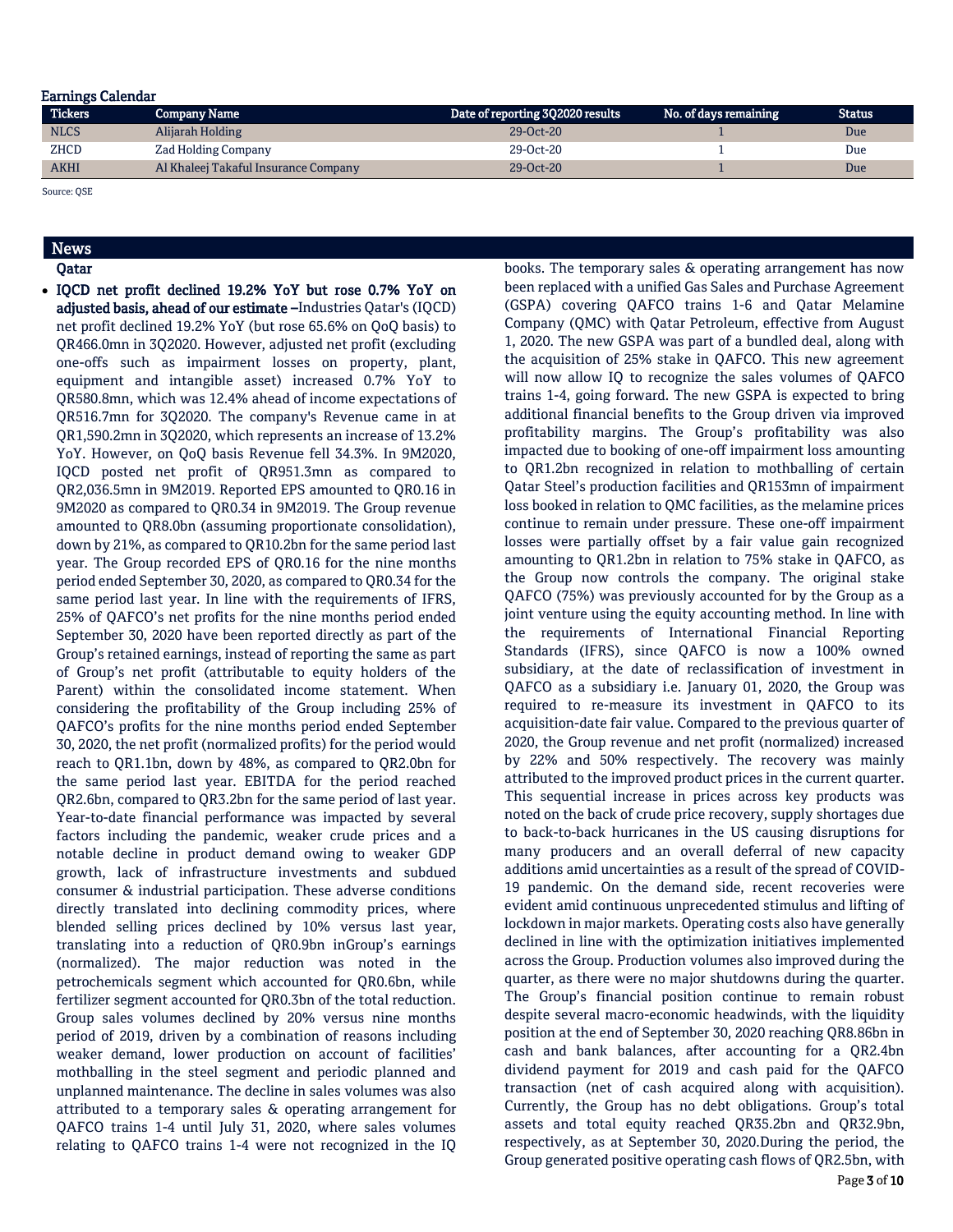a free cash flow of QR2.18bn. IQ's ability to generate positive operating cash flows in such distressed market conditions is a testament to Group's efficient cash flow generation capabilities, effective cost structure and robust working capital management, which could safeguard the Group against any unexpected adversities. (QNB FS Research, Company Press Release, QSE)

- DHBK posts 9.7% YoY decrease but 53.3% QoQ increase in net profit in 3Q2020, above our estimate – Doha Bank's (DHBK) net profit declined 9.7% YoY (but rose 53.3% on QoQ basis) to QR270.8mn in 3Q2020, above our estimate of QR227.1mn (variation of +19.3%). Net interest income increased 18.1% YoY and 20.4% QoQ in 3Q2020 to QR630.3mn. The company's net operating income came in at QR788.4mn in 3Q2020, which remained almost flat YoY (+16% QoQ). EPS amounted to QR0.09 in 3Q2020 as compared to QR0.10 in 3Q2019 (2Q2020: QR0.06). The bank's total assets stood at QR106.5bn at the end of September 30, 2020, down 0.3% YoY (-1.5% QoQ). Loans and advances to customers were QR63.1bn, registering a fall of 2.9% YoY at the end of September 30, 2020. However, on QoQ basis loans and advances to customers increased 1.1%. Customer deposits declined 5.2% YoY and 0.4% QoQ to reach QR55.8bn at the end of September 30, 2020. In 9M2020, DHBK recorded net profit of QR771.5mn compared to QR818.5mn in 9M2019. EQS amounted to QR0.25 in 9M2020 as compared to QR0.26 in 9M2019. DHBK's Chairman of the Board Of Directors, Sheikh Fahad bin Mohammad bin Jabor Al Thani said that the bank has made significant progress in improving the cost management and efficient utilization of resources where the operating cost for the period improved by 3.3% as compared to same period last year thus reducing the cost to income ratio to 30.5% from 33.6% showing bank's productive operational performance. He also pointed out that the total financial investment portfolio stood at QR25.4bn as compared to QR27.8bn for the same period in 2019. DHBK's Managing Director, Sheikh Abdul Rehman bin Mohammad bin Jabor Al Thani said, "The total shareholder's equity stood at QR13.8bn as on September 30, 2020 registering a growth of 2.3%. The bank continued to strengthen its key capitalization ratios, where the total capital adequacy ratio of the bank increased to 18.38% as on September 30, 2020 from 16.85% as compared to the same period last year. The bank, given the scale of its operations, has achieved a return on the average assets of 0.96% as on September 30, 2020". (QNB FS Research, QSE, Peninsula Qatar)
- IGRD's bottom line rises 69.3% YoY and 98.2% QoQ in 3Q2020, above our estimate – Investment Holding Group's (IGRD) net profit rose 69.3% YoY (+98.2% QoQ) to QR11.3mn in 3Q2020, above our estimate of QR7.4mn. In 9M2020, IGRD posted net income of QR26.7mn as compared to QR34.5mn in 9M2019. EPS amounted to QR0.032 in 9M2020 as compared to QR0.042 in 9M2019. (QNB FS Research, QSE)
- BRES' net profit declines 53.3% YoY and 66.4% QoQ in 3Q2020 – Barwa Real Estate Company's (BRES) net profit declined 53.3% YoY (-66.4% QoQ) to QR137.4mn in 3Q2020.The company's 'Net rental and finance lease income' came in at QR265.2mn in 3Q2020, which represents an increase of 23.1% YoY (+3.3% QoQ). In 9M2020, BRES posted net income of

QR723.5mn as compared to QR804.1mn in 9M2019. EPS amounted to QR0.19 in 9M2020 as compared to QR0.21 in 9M2019. The decrease in net profit during the third quarter of the year, when compared to the same period last year, is due to non-recurring items in nature such as impairment losses. The company, however, succeeded in enhancing its continuous operating income, as net rental income increased by 15%, in addition to the decrease in general and administrative expenses by 12%, as well as a decrease in net financing costs, which contributed to the increase in the group's net cash income for the period. BRES' assets reached QR32bn, with total equity attributable to the shareholders of the parent company amounting to QR19.8bn. During the third quarter of 2020, the group signed a financing contract worth QR2.725bn to refinance existing credit facilities, in order to strengthen the group's cash position during the coming period. (QSE, Peninsula Qatar, Gulf-Times.com)

- QISI posts 38.8% YoY increase but 8.7% QoQ decline in net profit in 3Q2020 – Qatar Islamic Insurance Group's (QISI) net profit rose 38.8% YoY (but declined 8.7% on QoQ basis) to QR16.0mn in 3Q2020.The company's Total Revenues came in at QR25.7mn in 3Q2020, which represents an increase of 10.0% YoY. However, on QoQ basis Total Revenues fell 3.3%. EPS amounted to QR0.106 in 3Q2020 as compared to QR0.077 in 3Q2019 (2Q2020: QR0.117). In 9M2020, QISI recorded net profit of QR58.4mn as compared to QR59.8mn in 9M2020. EPS stood at QR0.390 in 9M2020 compared to QR0.398mn in 9M2019. (QSE)
- QIMD's net profit declines 43.7% YoY and 4.0% QoQ in 3Q2020 – Qatar Industrial Manufacturing Company's (QIMD) net profit declined 43.7% YoY (-4.0% QoQ) to QR17.2mn in 3Q2020.The company's Sales came in at QR99.4mn in 3Q2020, which represents an increase of 16.6% YoY (+23.2% QoQ). EPS amounted to QR0.04 in 3Q2020 as compared to QR0.06 in 3Q2019. In 9M2020, QIMD posted net profit of QR59.5mn as compared to QR100.5mn in 9M2019. EPS amounted to QR0.13 compared to QR0.21 in 9M2019. (QSE, Peninsula Qatar)
- QGRI's bottom line rises 211.4% QoQ in 3Q2020 Qatar General Insurance & Reinsurance Company (QGRI) reported net profit of QR47.7mn in 3Q2020 as compared to net loss of QR14.9mn in 3Q2019 and net profit of QR15.3mn in 2Q2020 (+211.4% QoQ). In 9M2020, QGRI recorded net profit of QR74.2mn as compared to QR8.1mn in 9M2019. EPS amounted to QR0.085 in 9M2020 as compared to QR0.009 in 9M2019. (QSE)
- QATI's bottom line declines 19.7% YoY in 3Q2020 Qatar Insurance Company (QATI) reported net profit of QR60.5mn in 3Q2020 as compared to net profit of QR75.3mn in 3Q2019 (- 19.7% YoY) and net loss of QR22.8mn in 2Q2020. In 9M2020, QATI posted net loss of QR147.4mn as compared to net profit of QR485.2mn in 9M2019. Loss per share amounted to QR0.073 in 9M2020 as compared to EPS of QR0.130 in 9M2019. (QSE)
- IQCD appoints CEO for Qatar Fuel Additives and Qatar Steel Industries Qatar (IQCD) has appointed Abdulqader Ahmed Al-Ahmed and Abdul-Rahman Ali Al-Abdulla as the Chief Executive Officer (CEO) of Qatar Fuel Additives and Qatar Steel respectively. Qatar Fuel Additives Chief executive's appointment is effective from November 01, 2020 and that of the Qatar Steel from January 01, 2021. Both of them would also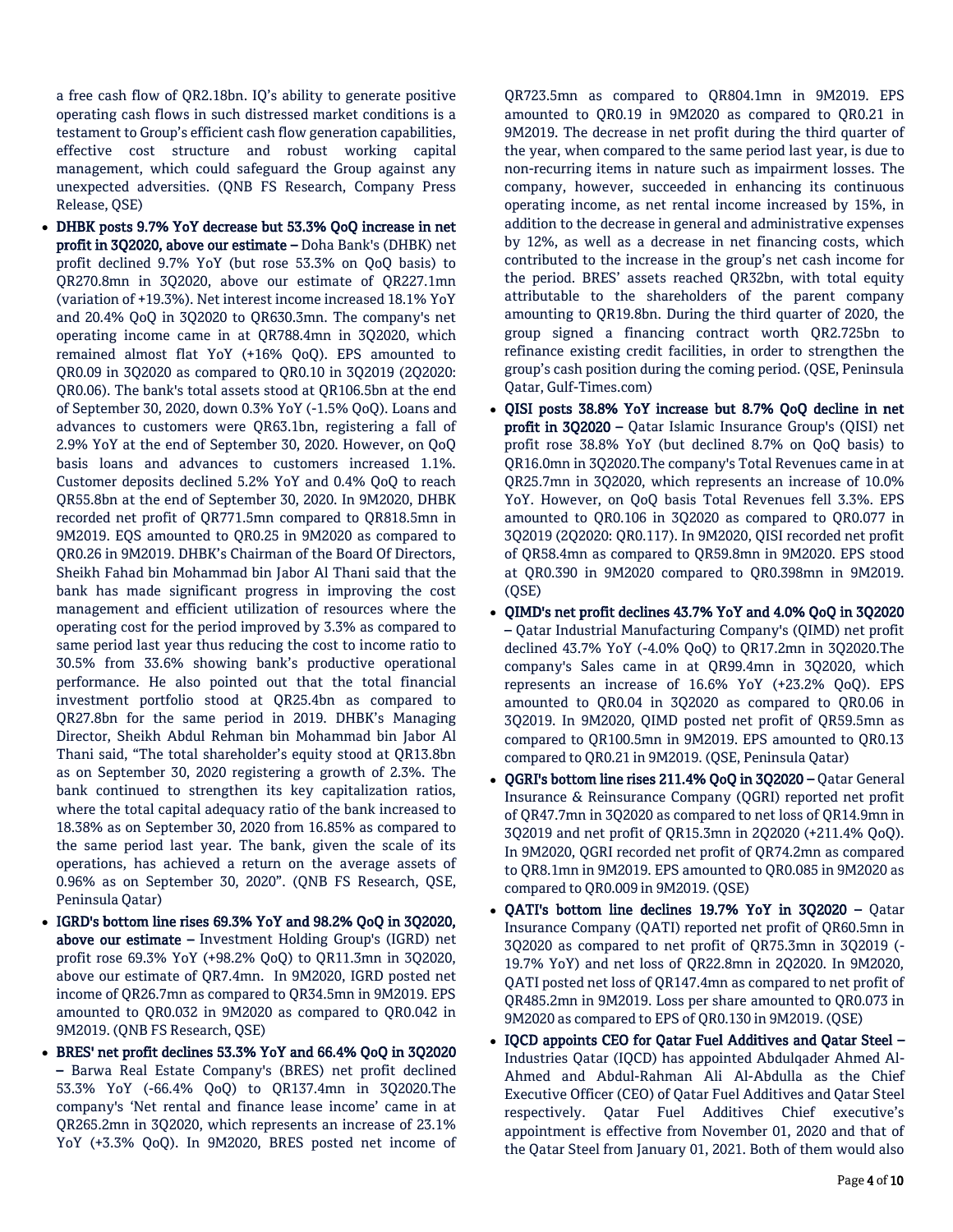become the member of the board of directors of IQCD, effective from their date of appointment. (Gulf-Times.com)

- QGTS transitions LNG Lijmiliya to in-house management Qatar Gas Transport Company (QGTS, Nakilat) has assumed full ship management and operations of Q-Max LNG carrier Lijmiliya from Shell International Trading and Shipping Company Limited (Shell) with effect from October 27, 2020, as part of the second phase of its planned fleet management transition program. With a cargo carrying capacity of 263,300 cubic meters, Lijmiliya is wholly owned by Nakilat and chartered by Qatargas. The vessel built in South Korea by Daewoo Shipbuilding & Marine Engineering was delivered in January 2009 and has been in service ever since. Lijmiliya is the seventh vessel that will come under the management of Nakilat Shipping Qatar Ltd. (NSQL) this year, bringing the total number of vessels managed by NSQL to 26, comprising of 22 LNG and 4 LPG carriers. (QSE)
- Qatar posts QR6.4bn trade surplus in September Qatar's foreign merchandise trade balance showed a surplus of QR 6.4bn almost, a decrease of 49.7% compared to September 2019 and a decrease of 7% compared to August 2020, according to the preliminary figures for the value of exports of domestic goods, re-exports and imports for September 2020 released by Planning and Statistics Authority (PSA). In September, the total exports of goods including exports of goods of domestic origin and re-exports amounted to around QR13.4bn, showing a decrease of 33.7% compared to September 2019, and a decrease of 4.4% compared to August 2020. The imports of goods in September 2020 amounted to around QR7bn, showing a decrease of 6.4% over September 2019. However, on a MoM basis the imports decrease by 1.9% compared to August 2020. The YoY decrease in total exports was mainly due to lower exports of Petroleum gases and other gaseous hydrocarbons (LNG, condensates, propane, butane, etc.) reaching QR8.2bn approximately in September 2020, a decrease of 33.5%, Petroleum oils and oils from bituminous minerals (crude) reaching QR1.9bn nearly, decreased by 42% and decrease in the petroleum oils and oils from bituminous minerals (not crude) reaching 0.8bn, decreased by 54.7%. In September 2020, India was at the top of the countries of destination of Qatar's exports with close to QR 2.4bn, a share of 18% of total exports, followed by China with almost QR 2.1bn and a share of 15.4%, Japan with about QR1.7bn, a share of 12.9%. The group of 'Parts of Aeroplanes or Helicopter' was at the top of the imported group of commodities, with QR0.22bn, showing a decrease of 26.3%. In the second place was Turbojets, Turbo propellers and Other Gas Turbines; Parts Thereof' with QR0.21bn, showing a decrease of 62.3% and in third place was 'Motor cars and other motor vehicles for the transport of persons' with QR0.20bn, a decrease of 29.1%. In September 2020, China was the leading country of origin for Qatar's imports with about QR1.6bn, a share of 22.3% of the imports, followed by the US with QR0.7bn almost, a share of 10.7%, and India with QR0.4bn, a share of 5.9%. India emerges top exports destination. (Qatar Tribune)

#### International

 UN: Global foreign direct investment halved in first six months of 2020 – Global foreign direct investment (FDI) plunged by 49% in the first half of 2020 from the same period a year ago

and is on course to fall as much as 40% for the year, driven by fears of a deep recession, the United Nations (UN) said. FDI flows to European economies turned negative for the first time ever, falling to -\$7bn from \$202bn. Flows to the United States fell by 61% to \$51bn, the U.N. Conference for Trade and Development (UNCTAD) said in a report. Global FDI fell to \$399bn as multinationals postponed investments to preserve cash, it said. "Global FDI flows for the first half of this year went down by close to half ... It was more drastic than we expected for the whole year," James Zhan, director of UNCTAD's investment and enterprise division, told a news conference. The flows are expected to decline by 30% to 40% this year and "moderately" in 2021, by 5% to 10%, Zhan said. The figures cover cross-border mergers and acquisitions, new greenfield investment projects and project finance deals. Industrialized countries, which normally account for some 80% of global transactions, were hardest hit, with flows falling to \$98bn, a level last seen in 1994, the report said. Among major FDI recipients in 2019, flows declined most strongly in Italy, the United States, Brazil and Australia. China was bucking the trend, Zhan said. Most FDI investment in China was in electronic commerce services, specialized technology services, and research and development, Zhan said. (Reuters)

- US core capital good orders hit six-year high; consumer confidence ebbs - New orders for key US-made capital goods increased to six-year high in September, wrapping up a quarter of potentially record growth in business spending and the economy, thanks to fiscal stimulus aimed at softening the blow from the COVID-19 pandemic. But the report from the Commerce Department on Tuesday also showed shipments of these goods rising modestly last month, supporting expectations of slower economic activity heading into the fourth quarter. That was reinforced by a dip in consumer confidence this month. The reports came ahead of next Tuesday's fiercely contested presidential election. A more than \$3tn government rescue package early this year provided a lifeline for many businesses and the unemployed, helping to boost consumer spending and the housing market. But funding has dried up and new coronavirus infections are surging across the country. Orders for non-defense capital goods excluding aircraft, a closely watched proxy for business spending plans, increased 1.0% last month to the highest level since September 2014. These so-called core capital goods orders rose 2.1% in August. Economists polled by Reuters had forecast core capital goods orders increasing 0.5%. Though core capital goods orders have pulled above their pre-pandemic level, they were down 0.5% YoY in September. Orders last month were lifted by increased demand for primary metals, fabricated metal products and computers and electronic products. But orders for machinery and electrical equipment, appliances and components fell. (Reuters)
- BRC: Prices in UK shops fall more slowly in October Prices in British shops fell more slowly this month than in September, reflecting the smallest discounting for non-food items since the start of the coronavirus pandemic, figures from the British Retail Consortium showed. The BRC said its shop price index showed a 1.2% annual fall in prices in October compared with a 1.6% drop in September. Food prices rose by an annual 1.2% in both months, but the fall in non-food prices slowed to 2.7%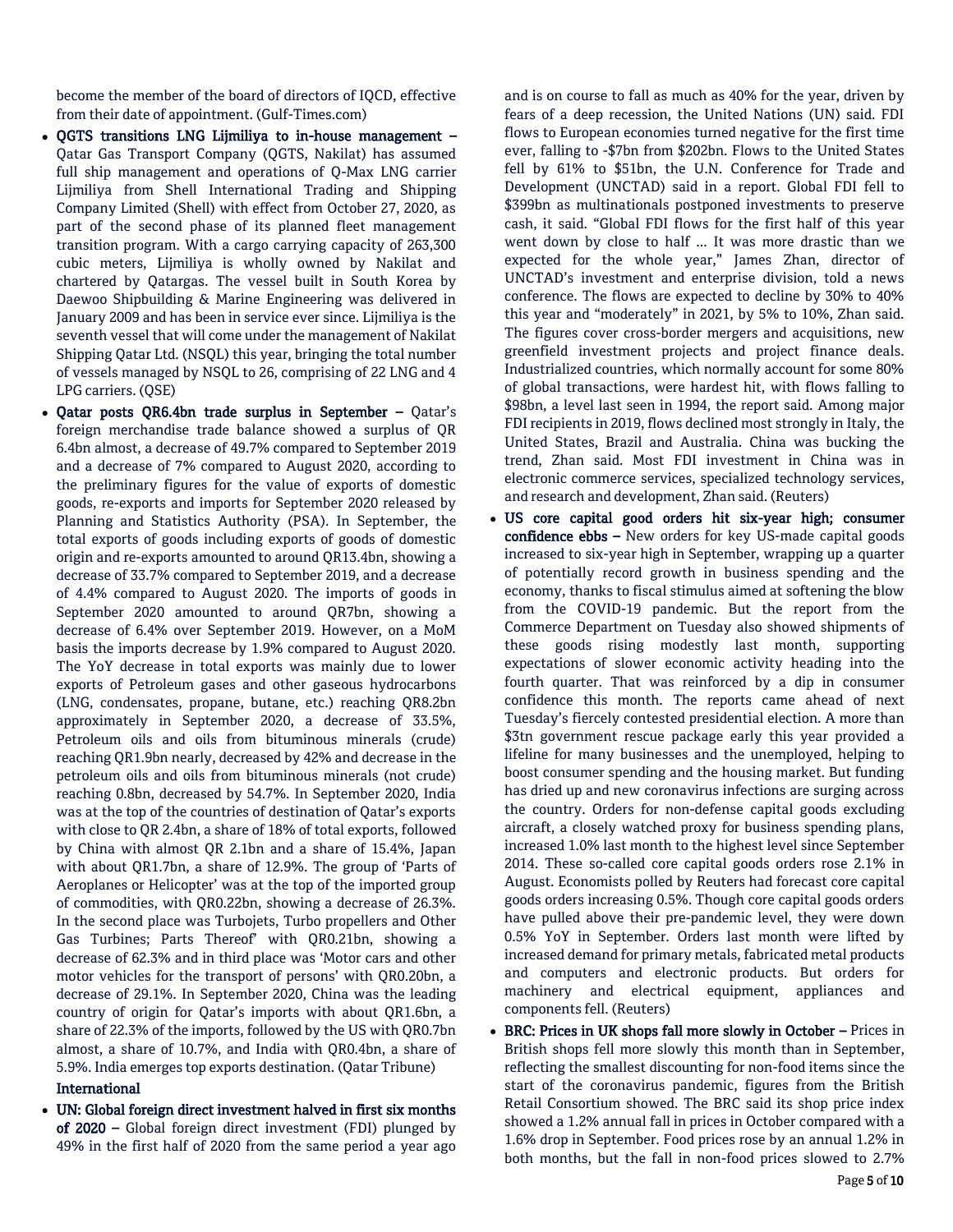from September's 3.2%. Official data showed purchases of nonfood items exceed pre-pandemic levels last month, but BRC chief executive Helen Dickinson said she expected the squeeze on many retailers' profit margins to continue. "Given the wider economic context, with stricter restrictions and a possible rise in unemployment, we are likely to see continuing discounts in non-food for months to come," she said. The BRC also warned prices would rise if Britain failed to secure a zero-tariff trade agreement with the European Union before post-Brexit transition arrangements expire at the end of this year. (Reuters)

- CBI: UK retail sales slump in October as economy wanes Britain's retail recovery, a bright spot in the COVID-hit economy, came to a halt this month after several months of improvement, an industry survey showed. The Confederation of British Industry's (CBI) monthly gauge of retail sales fell to - 23 in October, its lowest level since June, after hitting an 18 month high of +11 in September. A Reuters poll of economists had pointed to a reading of +1. The figures follow other surveys in recent days that show consumer confidence declined sharply this month amid a second wave of the COVID-19 pandemic. "The fall in retail sales in October is a warning sign of a further loss of momentum in the economy as coronavirus cases pick up and restrictions are tightened across many parts of the country," CBI economist Ben Jones said. He warned that retailers faced a difficult Christmas trading period. Retailers' expectations for sales in November fell sharply and they increasingly expect to cut orders to suppliers, the survey showed. (Reuters)
- Spain to hike taxes on large companies, high earners in 2021 budget – Spain's left-wing government announced plans on Tuesday to raise taxes on large companies and high earners to fund increased spending on social care and infrastructure as part of its progressive agenda. With the coronavirus-battered economy expected to shrink an unprecedented 11.2% this year and tax revenues due to ebb 7.6%, the government aims to boost 2021 budget revenues by 6.8bn Euros (\$8.04bn), giving it more firepower to spend its way out of the crisis. "This budget cannot be postponed. This budget is essential for the modernization and recovery of our economy," Prime Minister Pedro Sanchez said in a televised statement. Governments around the world have so far said very little about how they plan to pay for the cost of unprecedented levels of state support to virus-hit economies. Even the International Monetary Fund last week said the priority for now was to control the pandemic and then foster economic recovery. Spain's 2021 budget is due to reduce tax exemptions for dividends from subsidiaries earned by big corporations to 95% from 100%, while real-estate investment trusts will face a minimum tax rate of 15% of earnings, Sanchez said. Previously, such companies benefited from several reductions. However, some of the more radical measures agreed when Sanchez's Socialists formed a coalition with the far-left Podemos party last year have been watered down. (Reuters)
- China phases out use of 'X-factor' in managing Yuan value Chinese banks have suspended the use of a tool used to influence the value of the Yuan, the country's currency trading system said on Tuesday, in a move analysts took to mean it is willing to allow some weakness in its currency. The People's

Bank of China's foreign exchange system issued a statement confirming a Reuters report that banks participating in a daily operation to determine the Yuan's trading mid-point have phased out use of the counter-cyclical factor, or so-called Xfactor, in its formula. Some analysts said they were not surprised at the move as the use of this X-factor - an adjustment contributor banks make to the daily trade-weighted reference rate the PBOC uses to guide the Yuan - was meant to dampen depreciation pressure, and its effect has diminished recently as the Yuan rallied. The China Foreign Exchange Trade System said in a statement it would change the price adjustment model of the central parity rate of the Yuan versus the dollar to promote transparency and efficiency. (Reuters)

 Brazil eyes GDP per capita growth of 37% over next decade – Brazil's government on Tuesday outlined a long-term roadmap for the economy, based on three scenarios of economic and fiscal reforms that could lift gross domestic product per capita by as much as 37% over the next decade. According to the "Federal Development Strategy" in the Official Gazette, that is the upper end of the scale resulting from a series of "transformative" reforms and educational advances over 2021- 2031 that would deliver average annual GDP growth of 3.5%. This would lift Brazil's GDP per capita in US dollars above that of other emerging nations such as Argentina, Poland and Croatia by 2031, and closer to Chile and Hungary, countries ranked highly in the Human Development Index. Brazil will go into next year with a record debt and deficit around 95% and 12% of GDP, respectively, due to huge emergency expenditure this year to tackle the COVID-19 pandemic. According to the strategy plan, signed off by President Jair Bolsonaro and Economy Minister Paulo Guedes, the base case is for an accumulated rise in GDP per capita of 19.1% over the next decade, on annual average GDP growth of 2.2%. After the financial damage wrought by COVID-19, "If the necessary reforms are not implemented, the likelihood of a fiscal crisis and economic growth crisis in the coming years will increase significantly," the plan said. (Reuters)

### Regional

 Gulf economies set for steep contractions this year before rebounding – The six-member GCC faces a steep economic contraction this year before partially rebounding in 2021, with most countries facing sharper declines than previously estimated, a quarterly Reuters poll showed. Analysts in the October 13-25 poll maintained their view that the region's heavy dependence on hydrocarbons left it particularly hard-hit by the coronavirus crisis because of its effect on oil demand and prices. New lockdown measures as infections continue to soar in the United States, Europe and elsewhere, could exacerbate already depressed economic activity. Saudi Arabia, the region's largest economy, is expected to face a GDP contraction of 5.1% this year and rebound to 3.1% growth next year and 2.7% growth in 2022. A poll conducted three months ago saw the world's largest oil exporter contracting 5.2% in 2020. "The region is now facing tough policy choices. Fiscal support is still needed to fight persistent and rising infections, already showing up in Europe and the US," analysts at NBK noted. "But from a medium-term perspective, governments should aim to achieve fiscal and external sector sustainability in the likely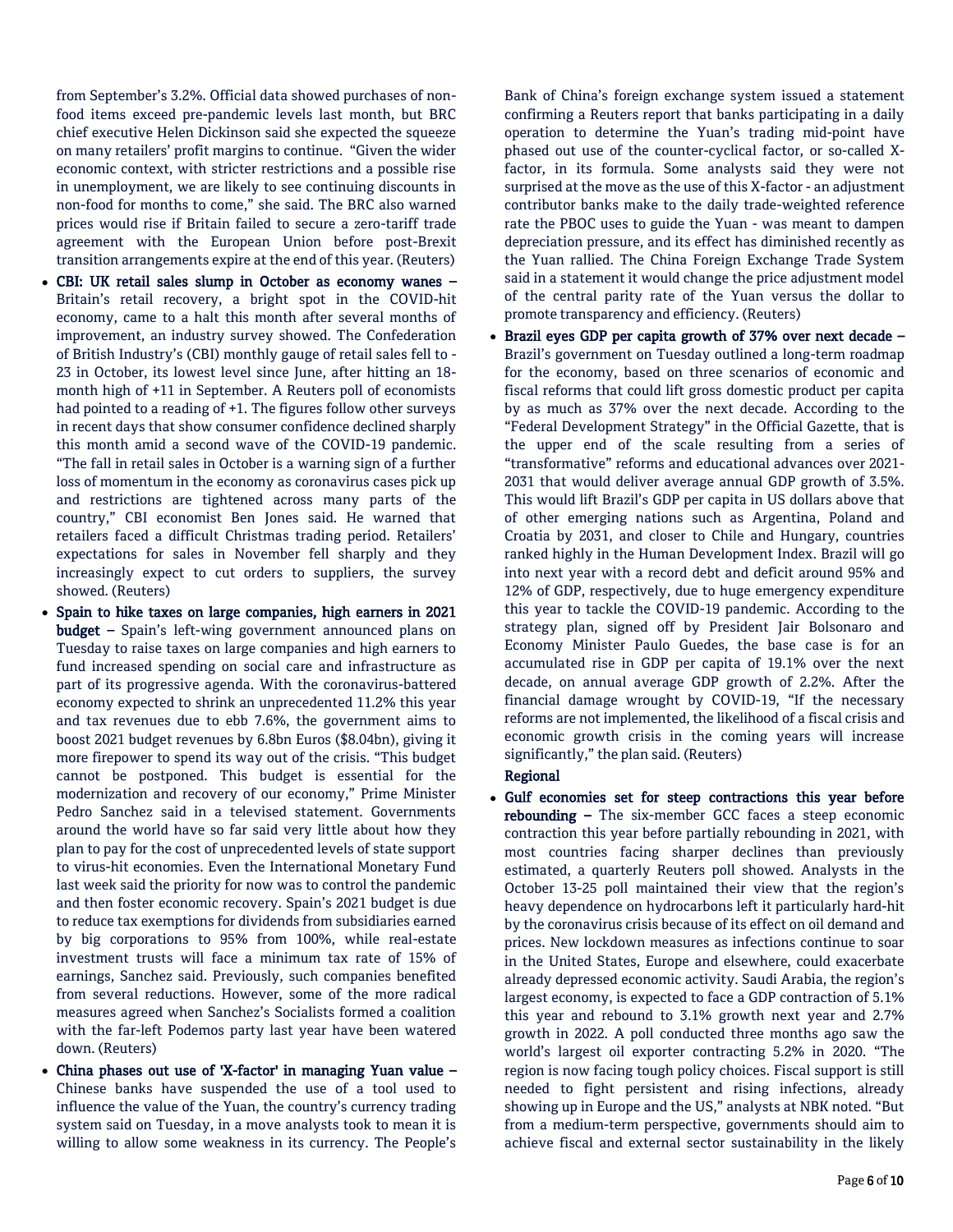scenario of low oil prices." The UAE, which has seen a surge in new COVID-19 cases in the past month or so, is expected to see GDP decline 6.0% this year, grow 2.7% next year and expand 3.8% in 2022. In July, analysts expected a 5.1% decline in 2020 and 2.6% growth in 2021. "The UAE economy will suffer a deeper contraction this year than we anticipated in May," the Institute of International Finance said in a research note. "Dubai's economy may contract by at least 8%, more than Abu Dhabi, as its large exposure to tourism, aviation, and other services makes it more vulnerable to the effects of the pandemic," the IIF said, adding that output declined 9% in the first half of the year and employment dropped by 10%. Median forecasts for Kuwait expected a 6.3% contraction this year, 2.6% growth next year and 3.3% growth in 2022. Three months ago it was seen shrinking 6.1% in 2020 and expanding 2.5% in 2021. Qatar's forecast for this year was unchanged at a 4.0% contraction, while expectations for growth next year improved to 3.0% from 2.8% and it was seen expanding 3.4% in 2022. Oman and Bahrain's forecasts were weaker, seen shrinking 4.9% and 4.8% this year respectively from contractions of 4.7% and 4.4% seen in July. Oman is expected to grow 2.5% next year, versus a July estimate of 3.0%, and 2.7% in 2022. Bahrain's 2.6% growth forecast for 2021 was unchanged and it was expected to grow 2.1% in 2022. "Things are looking less favorable, particularly for leisure and tourism," Senior Economist at Oxford Economics, Maya Senussi said on Oman. "Non-residents are still barred from visiting as we head into the peak season," she said, adding analysts generally have a clearer view of how the dual shock has influenced activity. (Reuters)

- Germany hoping Saudi Arabia will ramp up hydrogen production – Germany needs "enormous" amounts of green hydrogen to action its transformation from a carbon economy and is looking abroad for potential supplies it can't meet from domestic production, Economy and Energy Minister, Peter Altmaier said on Tuesday. Germany is cooperating with Saudi Arabia on its plans and "at end of day hopes Saudi Arabia will invest heavily in green hydrogen, Germany can offer the technology," he said. (Bloomberg)
- Aramco Trading unit ATC to reach 6mn bpd in deals in 3 years Saudi Aramco's energy trading business ATC expects to increase its volume of deals to 6mn bpd of oil and refined products within 3 years, unit's CEO, Ibrahim Al-Buainain said in interview with consultant Gulf Intelligence. ATC currently trades almost 5mn bpd. Target for increase is one year later than was announced in September. Around 40% of ATC's traded volume this year is bought from and sold to third parties. "We've been increasing third-party trading in the market." (Bloomberg)
- NCB posts 23.8% YoY rise in net profit to SR3,158mn in 3Q2020 – The National Commercial Bank (NCB) recorded net profit of SR3,158mn in 3Q2020, an increase of 23.8% YoY. Total operating profit rose 12.8% YoY to SR5,638mn in 3Q2020. Total revenue for special commissions/investments fell 6.5% YoY to SR4,792mn in 3Q2020. Total assets stood at SR577.1bn at the end of September 30, 2020 as compared to SR496.6bn at the end of September 30, 2019. Loans and Advances Portfolio (Financing & Investment) stood at SR336.9bn (+20.7% YoY), while customer deposits stood at SR408.5bn (+20.0% YoY) at

the end of September 30, 2020. EPS came in at SR2.59 in 9M2020 as compared to SR2.58 in 9M2019. (Tadawul)

- ALINMA's net profit falls 11.8% YoY to SR629mn in 3Q2020 Alinma Bank (ALINMA) recorded net profit of SR629mn in 3Q2020, registering decrease of 11.8% YoY. Total operating profit rose 3.3% YoY to SR1,489mn in 3Q2020. Total revenue for special commissions/investments fell 7.3% YoY to SR1,337mn in 3Q2020. Total assets stood at SR147.9bn at the end of September 30, 2020 as compared to SR128.0bn at the end of September 30, 2019. Loans and advances stood at SR105.3bn (+16.0% YoY), while customer deposits stood at SR111.3bn (+11.5% YoY) at the end of September 30, 2020. EPS came in at SR0.79 in 9M2020 as compared to SR1.02 in 9M2019. (Tadawul)
- Tadawul triples daily trading limits for new listings Saudi Arabia's stock market tripled the daily trading limits for companies making their debut as it looks to absorb billions of dollars chasing new listings. Starting November 8, newly listed stocks will be allowed to rise or fall 30% on their first three days of trading, up from the current 10% limit, the exchange known as Tadawul said. The daily limits will revert to 10% from the fourth day. Tadawul's Nomu-Parallel Market segment, which has lighter listing requirements, will expand daily price fluctuation limits to 30% from 20% for all listed securities. Saudi Arabia has seen a flurry of new share offerings this year, in contrast to some of its neighbors. Grocery chain BinDawood Holding Co. attracted almost \$29bn in bids from investors for its \$585mn share sale this month, and the stock surged about 10% in each of the first three days of trading. Dr. Sulaiman Al Habib Medical Services Group, the biggest Saudi Arabian listing this year, saw orders for more than 80 times the shares on offer and the stock has almost doubled since the listing in March. (Bloomberg)
- Dubai airport passenger traffic may fall 70% this year, CEO says – Dubai airport, the world's busiest for international travel before the coronavirus crisis, could see passenger traffic fall by as much 70% this year, its Chief Executive said. A wave of new infections around the world ahead of the typically busy Christmas and year-end travel season has brought further uncertainty to an industry already decimated by the pandemic. Dubai airport could see passenger traffic fall 55-65% this year to 30-40 million passengers if it continues on its currently trajectory, CEO, Paul Griffiths told Reuters. The airport is handling around a million monthly passengers - more than it had projected - though Griffiths cautioned traffic could fall by as much as 70% this year. Flights have gradually increased since a UAE ban on most passenger services was lifted in June. Dubai state carrier Emirates is flying to around 100 destinations. (Reuters)
- Dubai to launch 'Nasdaq' market for emerging firms, SMEs Dubai plans to launch a "Nasdaq Dubai Growth Market" to help emerging companies, and small and medium enterprises (SMEs) attract investors and finance their projects, Crown Prince of the Emirate, Sheikh Hamdan bin Mohammed bin Rashid Al-Maktoum, said on Tuesday. The Nasdaq Dubai Growth Market will allow SMEs to list if they are valued below \$250mn, with a minimum operating history of one year, compared to three years for Nasdaq Dubai's main market, the Dubai Media Office said. Nasdaq Dubai is collaborating with government bodies,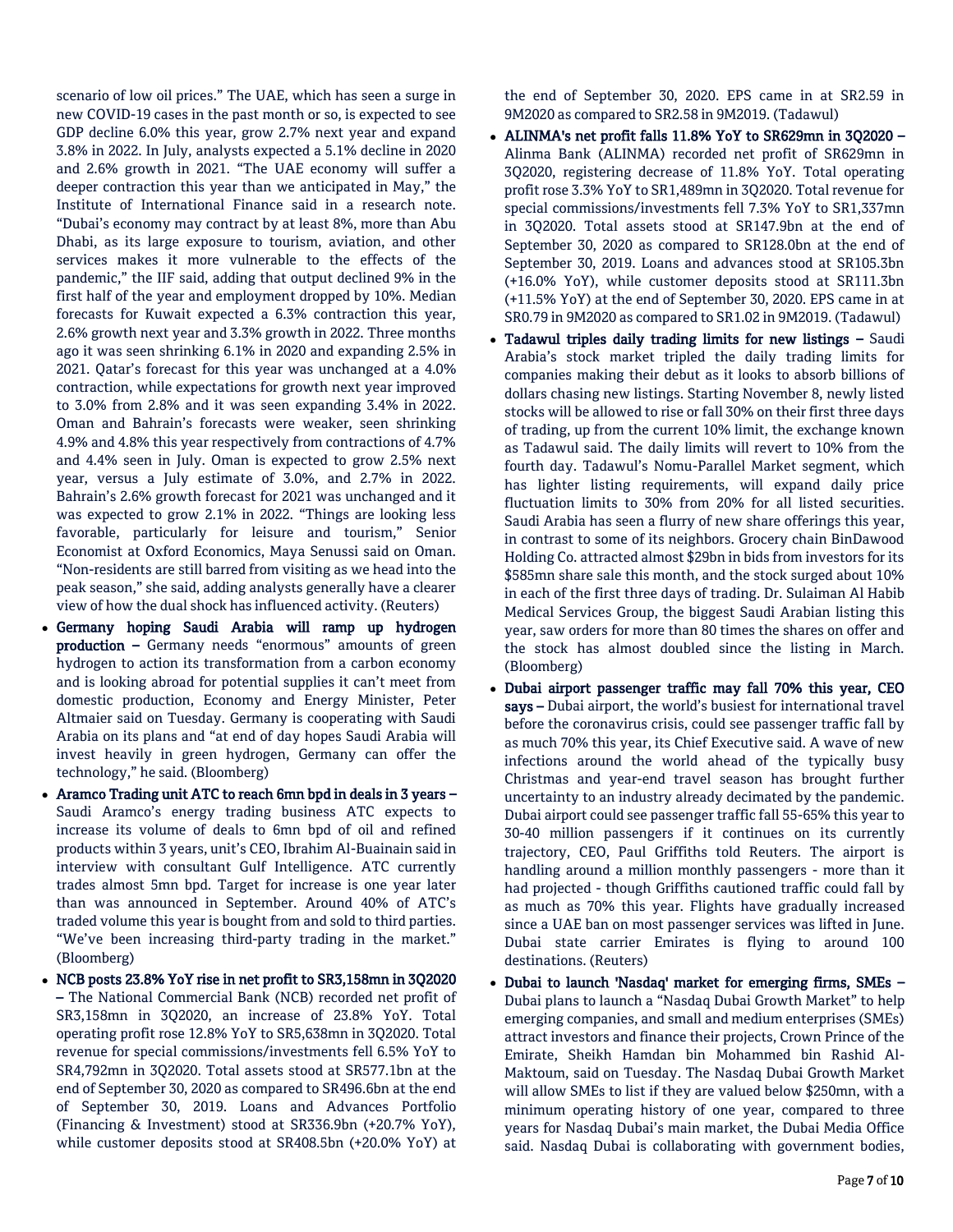UAE free zones and expert advisory companies as partners to launch the growth market in early 2021, it said. (Reuters)

- Dubai's peak power demand rises in sign of economic recovery Demand for power in Dubai has risen from last year, according to the head of the emirate's state-owned utility, a possible sign the economy is recovering from the coronavirus pandemic. Dubai's summertime peak electricity load rose by 6%, or roughly 500 megawatts, from 2019, the Chief Executive Officer of Dubai Electricity and Water Authority, Saeed Al Tayer said. "We are actually very optimistic because we thought that we would have negative growth," Al Tayer said on Tuesday. "In the first quarter, it was negative growth. But then when the government decided to return to the offices and return to work," demand climbed, he said. Chief Executive Officer at Dubai Electricity and Water Authority, Saeed Al Tayer also discussed the projects the company will undertake in the coming months. (Bloomberg)
- ADNOC pipeline investor Galaxy starts marketing three-part bonds – Galaxy Pipeline Assets, owned by a consortium of investors that took a stake in Abu Dhabi ADNOC's gas pipeline assets, started marketing a three-part dollar bond on Tuesday, a document showed. The amortizing bonds are split into three tranches ranging from seven and a half to 20 years, according to the document issued by one of the banks leading the deal and seen by Reuters. They are being marketed with initial price guidance ranging from around 1.875% to 3.375%. The issuer is owned by a consortium of investors including GIP, Brookfield, Singapore sovereign wealth fund GIC and European gas infrastructure owner and operator SNAM, which bought a stake in ADNOC's gas pipeline assets earlier this year. (Reuters)
- ADNOC pipeline investor Galaxy sells \$4bn in three-part bonds – Galaxy Pipeline Assets, owned by a consortium of investors that took a stake in Abu Dhabi National Oil Company's (ADNOC) gas pipeline assets, sold \$4bn in a three-part bond sale on Tuesday, a document showed. It sold \$1.1bn in bonds maturing in September 2027 at 1.75%, \$1.55bn in a tranche maturing in March 2036 at 2.625% and \$1.35bn in bonds maturing in September 2040 at 3.25%, the document from one of the banks arranging the deal showed. Galaxy began marketing the bonds, which are amortizing, with initial price guidance ranging from around 1.875% to 3.375%. Amortizing bonds are structured in a way that gradually reduces their value over a fixed period of time, meaning the borrower pays off the full amount before the final maturity date. (Reuters)
- NBQ's net profit falls 56.0% YoY to AED48.8mn in 3Q2020 National Bank of Umm Al-Qaiwain (NBQ) recorded net profit of AED48.8mn in 3Q2020, registering decrease of 56.0% YoY. Total interest income and income from Islamic financing products fell 33.6% YoY to AED97.5mn in 3Q2020. Operating income fell 35.9% YoY to AED75.8mn in 3Q2020. Total assets stood at AED13.6bn at the end of September 30, 2020 as compared to AED14.3bn at the end of December 31, 2019. Loans and advances and Islamic financing receivables stood at AED7.6bn (-7.6% YTD), while customers' deposits and Islamic customers' deposits stood at AED8.2bn (-8.7% YTD) at the end of September 30, 2020. EPS came in at AED0.03 in 3Q2020 as compared to AED0.06 in 3Q2019. (ADX)
- Emirate of Sharjah hires banks for tap of 2029 Sukuk Sharjah, the third-largest Emirate of the UAE, has hired banks to arrange a reopening of its existing \$750mn 2029 Sukuk, or Islamic bond, that it sold last year, a document showed. It has hired Mashreqbank as financial advisor and mandated Dubai Islamic Bank, HSBC, Sharjah Islamic Bank and Standard Chartered to arrange investor calls starting on Tuesday. A tap of the \$750mn 3.234% Sukuk due on October 23, 2029 will follow, subject to market conditions. A bond tap is where an existing transaction is reopened for subscription using the same documentation as before. Last week, S&P downgraded Sharjah's long-term credit rating to BBB- from BBB, citing a weakening fiscal position. It said it expected the government's interest burden would increase to about 17% of revenue by 2023, up from about 12% in 2020, as interest payments rose in line with higher debt levels. "Sharjah's ability to expand its already-low revenue base remains constrained. The economic fallout from the COVID-19 pandemic and headwinds to economic activity from lower oil prices will materially lower 2020 government revenue compared with 2019," S&P said. (Zawya)
- CBK cuts some rates, leaves benchmark on hold Central bank of Kuwait (CBK) decides to maintain the current discount rate at 1.5%, maintaining the current interest rate cap for loans extended to customers in Kuwaiti Dinar. CBK cuts rates of other monetary policy instruments by 0.125% for the entire interest rate yield curve terms matrix, up to the 10-year term. This includes repo, CBK bonds, the term-deposits system, direct intervention instruments, as well as public debt instruments, effective October 28. The decisions also came as part of the CBK's special measures to cope with the ramifications of the Covid-19 pandemic on economic and banking conditions. (Bloomberg)
- Moody's: Kuwait is the GCC state most impacted by the low oil price – Kuwait is the GCC sovereign most exposed to the prolonged decline in oil prices caused by the COVID-19 pandemic, with a -29.2% oil and gas revenue shock, Moody's said, while Bahrain is the least exposed of the GCC states, with a revenue impact of -4.2%. The impact of the coronavirus shock on oil and gas revenue, based on the assumption that oil prices average about \$35 per barrel this year. Kuwait was followed by Saudi Arabia with a revenue shock of -12.7%, Oman with - 12.2%, Abu Dhabi with -11% and Qatar with 7.8%. In a webinar hosted by Moody's on the impact of the pandemic and lower oil prices on GCC sovereigns, VP, Senior Analyst for Moody's sovereign risk group, Alexander Perjessy said: "The UAE and Qatar are likely to be able to offset a fairly large portion of the oil revenue lost this year through spending cuts. "The fiscal measures implemented in Kuwait and Bahrain will not really offset anything, will only widen the deficits. (Zawya)
- Kuwait's UPAC receives approval for 132.5% share capital increase – Kuwait-based real estate and facilities management company UPAC has received approval from the Capital Markets Authority (CMA) to increase its share capital by 132.5%, it was announced today. The company, which manages commercial real estate and parking at Kuwait International Airport, and is an investor in Abu Dhabi's \$1.2bn mega project Reem Mall, said it had received the approval to increase paid up share capital from KD16.45mn, distributed over 164.5mn shares, to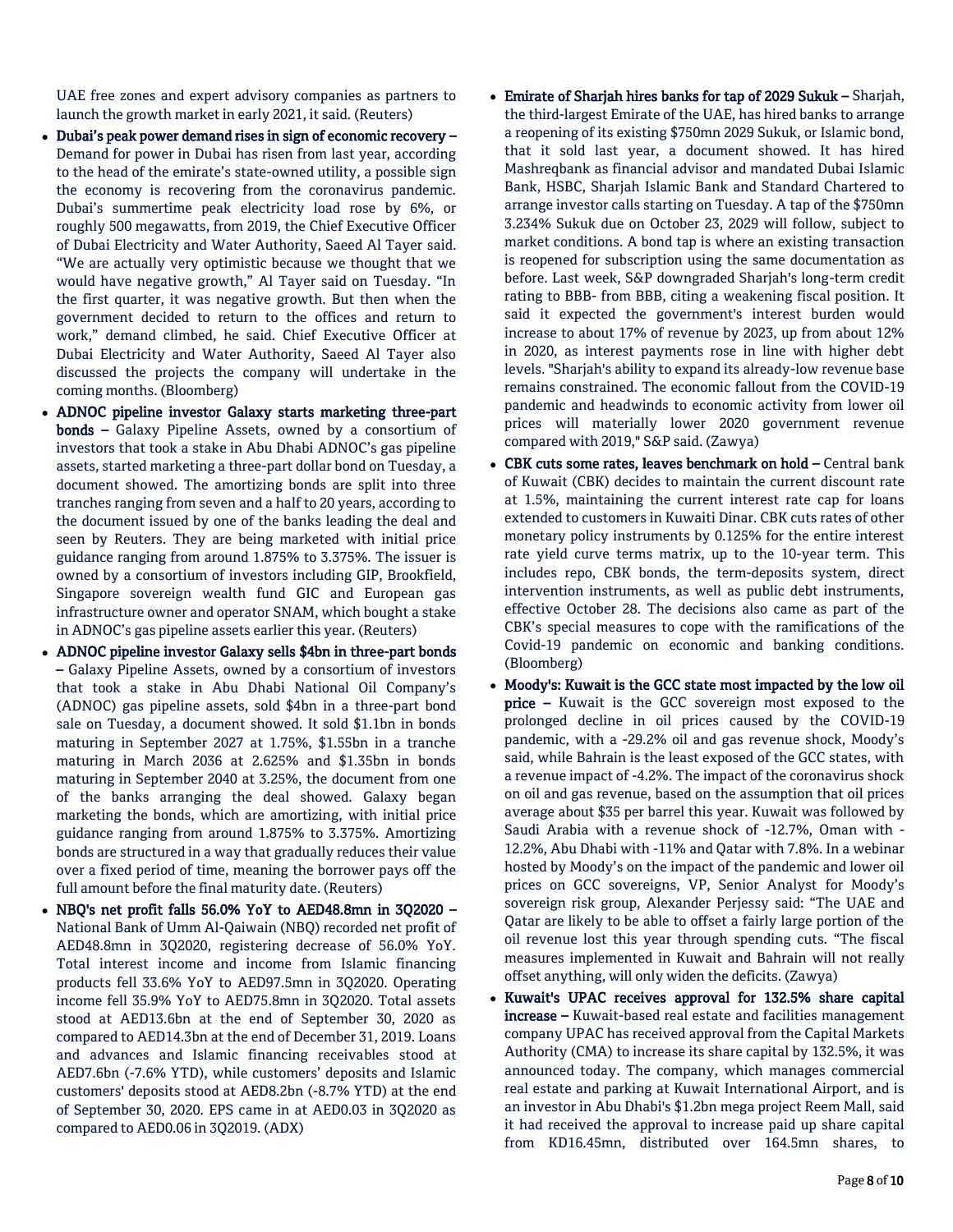KD38.25mn distributed over 382.5mn shares. In a statement to Boursa Kuwait, UPAC said it was in the process of submitting a public offering prospectus to the CMA and that there is no impact on the company's financial position at the present time. (Zawya)

- Kuwait sells KD200mn 91-day bills; bid-cover at 13.26x -Kuwait sold KD200mn of 91 -day bills due on January 26, 2021. Investors offered to buy 13.26 times the amount of securities sold. The bills have a yield of 1.25% and settled on October 27, 2020. (Bloomberg)
- National Bank of Oman not to exercise call option on \$300mn notes – National Bank of Oman cites market conditions, including impact of Covid -19 and economic considerations to manage cost of capital. First call option on the perpetual Tier 1 capital securities is November 18, 2020; next possible call date is May 18, 2021. Coupon for reset period starting November 18 will be the aggregate of the initial margin of 6.193% per year and relevant 5 -year reset rate. Bank issued the notes in November 2015 with 7.875% per annum coupon. (Bloomberg)
- NBB's net profit falls 12.5% YoY to BHD14.0mn in 3Q2020 National Bank of Bahrain (NBB) recorded net profit of BHD14.0mn in 3Q2020, registering decrease of 12.5% YoY. Net interest income rose 22.2% YoY to BHD27.5mn in 3Q2020. Total operating income rose 20.8% YoY to BHD33.7mn in 3Q2020. Total assets stood at BHD4.2bn at the end of September 30, 2020 as compared to BHD3.2bn at the end of September 30, 2019. Loans and advances stood at BHD2.1bn (+86.3% YoY), while customers' deposits stood at BHD3.1bn (+50.7% YoY) at the end of September 30, 2020. EPS came in at 8 fils in 3Q2020 as compared to 9 fils in 3Q2019. (Bahrain Bourse)
- Investcorp board of directors approves fiscal year 2021 **preference share issuance –** Investcorp held a board of directors meeting on September 30, 2020 to approve the issuance of a new series of preference shares to strengthen the company's capital and liquidity position and refinance the existing outstanding Series B preference shares (FY2021 Preference Shares Transaction). An EGM will be scheduled at a date to be determined for the purpose of, among others, obtaining the approval of the shareholders for (i) the FY2021 Preference Shares Transaction; (ii) filing the necessary documentation to obtain the permission of the Capital Markets Supervision Directorate of the Central Bank of Bahrain, the Bahrain Bourse and the Ministry of Industry, Commerce and Tourism; and (iii) amending the memorandum and articles of association of Investcorp Holdings to reflect the FY2021 Preference Shares Transaction. (Bahrain Bourse)